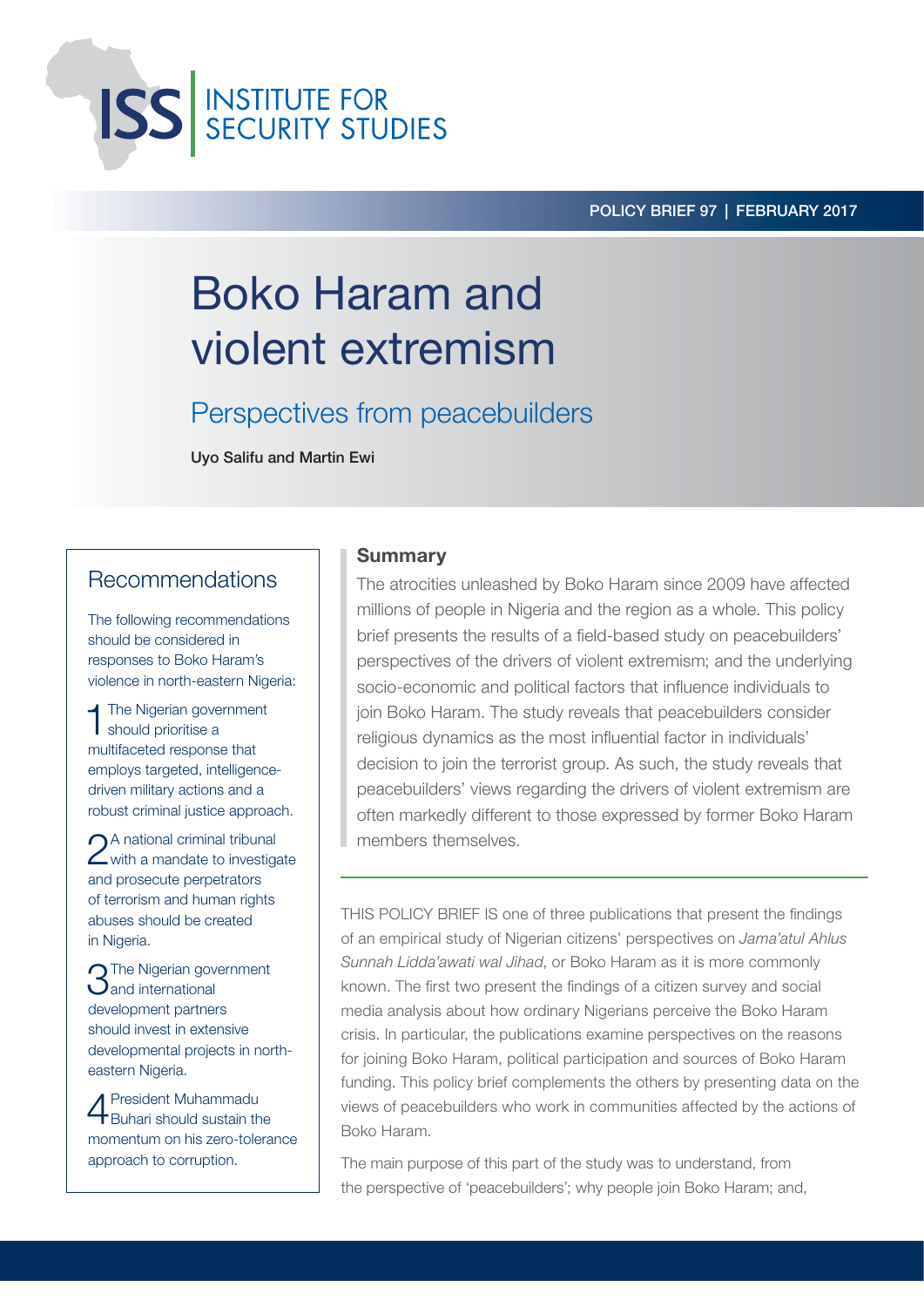particularly, the underlying political, socio-economic, and demographic dynamics that influence their decision to join the group. Much has been written on Boko Haram and a number of studies have been dedicated to explaining the vulnerability of certain segments of the population in northern Nigeria to violent extremism.1

Very little empirical information, however, is available on peacebuilders, who chose an alternative path to Boko Haram members. This policy brief seeks to achieve three main objectives. Firstly, it presents and analyses the results of a study on the perspectives peacebuilders have on the factors that motivate people to join Boko Haram, as well as who is likely to introduce individuals to the violent extremist group and where.

In considering these factors, the paper also seeks to evaluate the legitimacy of current military operations, which have by far been the dominant response to Boko Haram. Secondly, the brief seeks to present the voice of the peacebuilders and examine the role that they can play in efforts to contain Boko Haram. And thirdly, it offers recommendations for long-term resolution of the crisis.

# **Research methodology**

The Institute for Security Studies (ISS) commissioned this study, along with the Network for Religious and Traditional Peacemakers, based in Helsinki, Finland, and the International Dialogue Centre (KAIICID), based in Vienna, Austria and Finn Church Aid. It was conducted in February 2016 and consisted of two main parts. The first was a quantitative survey involving 50 individuals. who were selected based on their work in civil society organisations (CSOs), in Boko Haram affected areas. These individuals are also involved in various efforts to find acceptable solutions to challenges to peace and security in Nigeria; because of their involvement they are referred to as 'peacebuilders'.

Respondents to the quantitative survey included a sample of 21 women and 29 men. Of the 50 people interviewed, 29 of them (58%) of them were involved in humanitarian assistance, six of them (12%) in community dialogue, six more (12%) in research, five (10%) in education and skills development, and two (8%) in religious issues. The second part was a qualitative study in the form of interviews with 10 prominent peacebuilders in areas affected by Boko Haram in northern Nigeria. Respondents were selected using networks established by the Network for Religious and Traditional Peacemakers.

# **Understanding peacebuilders**

Peacebuilders are defined by the nature of the function they perform. For the purpose of this policy brief, peacebuilders are groups – including organisations – and individuals involved in processes of peacebuilding that aim to transform violent societies into peaceful or non-violent ones.<sup>2</sup> Although no universally agreed definition for peacebuilding exists, the United Nations (UN) recognises the term as 'a range of measures targeted to reduce the risk of relapsing into conflict by strengthening national capacity at all levels for conflict management, and to lay the foundations for sustainable peace and development.'3

# Very little empirical information, however, is available on peacebuilders, who chose an alternative path to Boko Haram members

The 2016 United Nations Review of Peacebuilding states that peacebuilding encompasses initiatives conducted at several levels that are employed in an integrated, strategic and coherent approach that incorporates security, development and human rights.'4 As Judy Cheng-Hopkins, UN assistant secretarygeneral for peacebuilding, put it, 'It is neither a purely political, security nor developmental process, but one that must bring together security, political, economic, social and human rights elements in a coherent and integrated way.'5 Peacebuilders are therefore peacebuilding practitioners.

According to the UN, various stakeholders can be engaged in peacebuilding efforts, including governments, international partners, civil society and local communities.<sup>6</sup> This distinction is important because it recognises that peacebuilding is not limited to the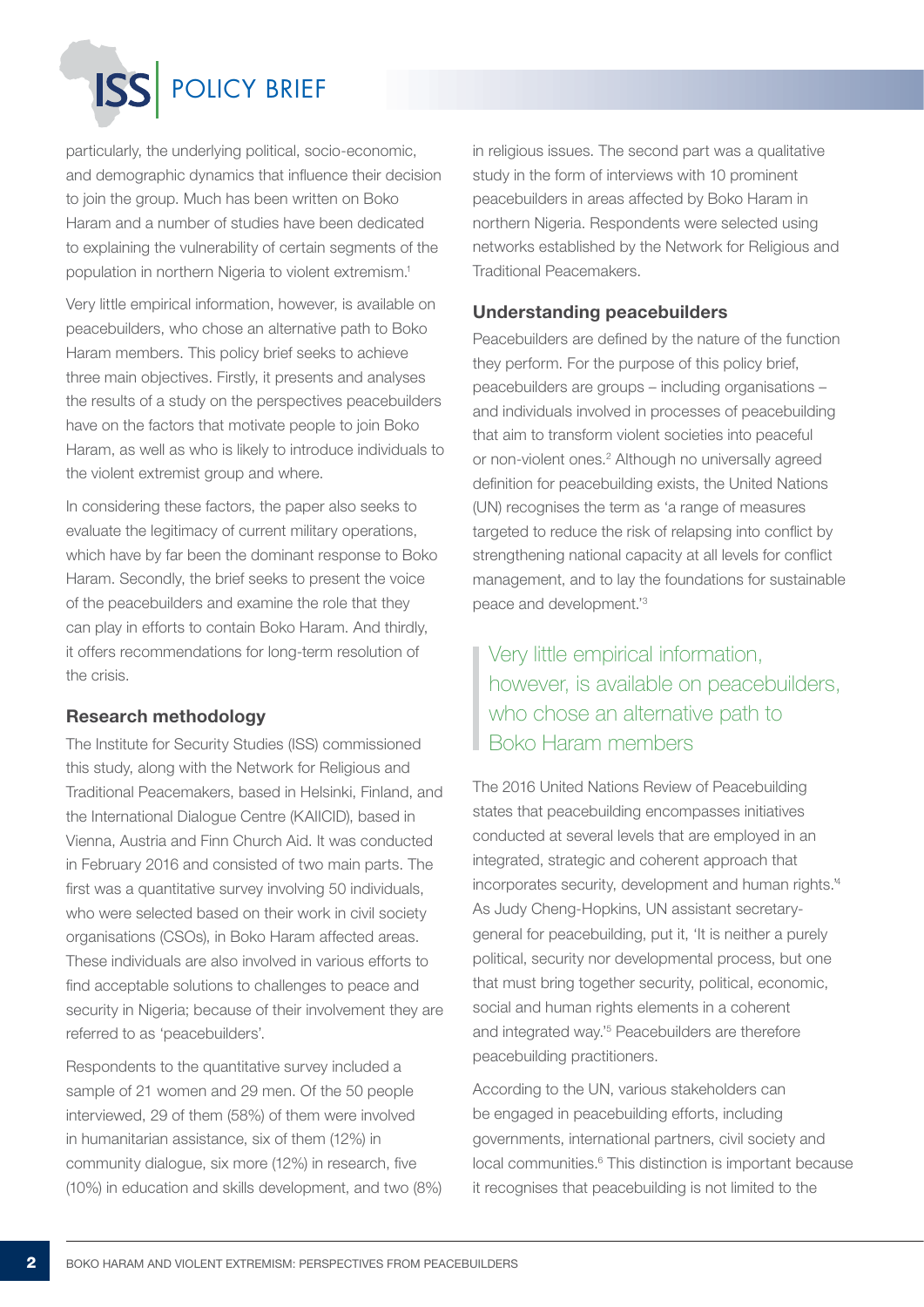processes of international organisations, states or international non-governmental organisations (NGOs) working to build peace in a country. It recognises that local actors can be peacebuilders in their own right and that locally led peacebuilders play a pivotal role in the peacebuilding architecture.7 The focus of this brief is on individuals who work in CSOs engaged in peacebuilding processes in northern Nigeria.

#### **Research findings**

#### **Peacebuilders in the context of Boko Haram**

Efforts to address the socio-economic, developmental, peace and security challenges in northern Nigeria have attracted both peaceful and violent responses on the part of citizens. Despite their intensity, prevalence and spread, only a small number of groups have used violence. Boko Haram, the Movement for the Emancipation of the Niger Delta, Movement for the Actualisation of the Sovereign State of Biafra, Niger Delta Volunteer Youths, Niger Delta Avengers and other groups have taken up arms against the state. But for every violent group, there may be hundreds of civil society actors campaigning for peace and security in Nigeria. There are several thousand NGOs and CSOs in Nigeria and at least 5 000 of them are part of a coalition of civil society against Boko Haram.<sup>8</sup> This means that the vast majority of concerned citizens have pursued non-violent means to achieve their objectives.

Interviews with peacebuilders in Nigeria revealed the crucial and challenging role they play in mitigating the impact of Boko Haram. The peacebuilders conduct interfaith dialogue and other activities to promote peaceful co-existence in communities either affected by Boko Haram or that the group could use as potential recruitment hubs.<sup>9</sup> The figure below gives an overview of the peacebuilders and their responsibilities.

Figure 1, shows that the majority, constituting 29 respondents (58% of the 50 peacebuilders), were involved in humanitarian issues, including providing food and other supplies. There is a plethora of literature on whether or not humanitarian action constitutes peacebuilding, or the extent to which humanitarian work contributes to peace.10 Although humanitarian actors





are often neutral in conflicts or when working among belligerents, their neutrality should not, however, be seen as either consent or acceptance of wars. On the contrary, they mitigate the impact of wars by providing livelihoods to victims, and expose the cruelty and horror of wars, through which they can touch the deepest conscience of humanity to reject war. While it is beyond the scope of this policy brief to engage in this debate, the brief draws on a school of thought that says that humanitarian action and peacebuilding converge.<sup>11</sup>

As Figure 1 illustrates, the peacebuilders also consisted of those who worked for organisations involved in community dialogue (12%) and those involved in research work (12%). A smaller sample, consisting of four and five respondents (8% and 10%), respectively, worked with religious institutions and organisations dealing with education and skills development.

#### **How peacebuilders joined peacebuilding activities**

The peacebuilders involved in the study were mainly people who were exposed to the same conditions as those who became militants (e.g. in terms of poverty, religious affiliation and political context). However, they chose to undertake peacebuilding activities either as volunteers, part-time workers or full-time employees in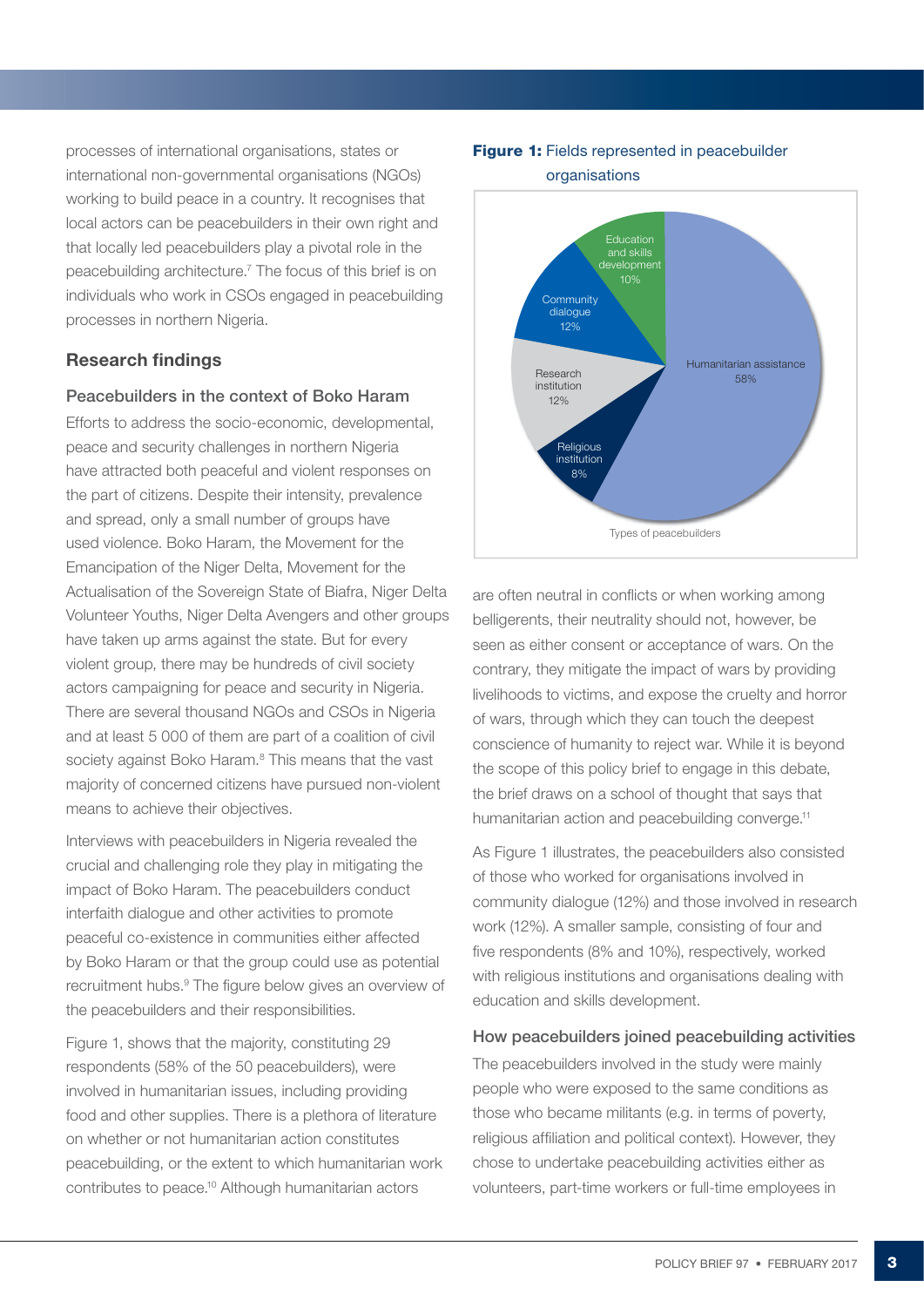a cross spectrum of organisations that deal with various aspects of peacebuilding.

For many of them, personal exposure either to violence or conflict mediation processes strongly influenced their entry into peacebuilding.12 Outreach by religious and community leaders, as well as their upbringing and personality, also influenced their decision to become peacebuilders. Religion was also a major influence in peacebuilders' decision to join their respective organisations; many were themselves religious leaders.13 This was particularly common among peacebuilders involved in humanitarian and religious issues. For them, religions preach peace and the value of forgiveness, and therefore religion itself is a peacemaking tool that could be used to solve the Boko Haram crisis. This view seems to resonate with the call for an amnesty for Boko Haram militants as a solution to end the crisis, which religious leaders in Nigeria have championed.14

To understand the two tracks that people might choose – peacebuilding or violent extremism – the peacebuilder survey asked respondents to indicate how they became involved in their organisations. Figure 2 below shows the findings.

Figure 2 shows that there were several ways in which the



## **Figure 2:** How peacebuilders were introduced to their organisations

peacebuilders were introduced to their organisations. The majority (52%) were introduced to their organisations by someone such as an existing peacebuilder (26%), a friend (20%), or a teacher or mentor (6%). A considerable number of the peacebuilders (26%) applied of their own volition, while others were identified and recruited by their employers (12%), or gave a different reason (10%).

# **Peacebuilders' views on why people join Boko Haram**

Understanding what drives people to become part of extremist groups is pivotal to efforts to prevent violent extremism. Studies on the topic suggest that reasons for joining are not only numerous but also fluid, changing according to context and individual.15 When it came to Boko Haram, the peacebuilders were of the view that people who joined the group did so for various reasons. Some of the factors that the peacebuilders cited included monetary and personal benefits, economic and political marginalisation or disenfranchisement, education, and religion.

According to the peacebuilders, religious reasons were the most prominent factor that influenced people's decision to join Boko Haram. This perception may be driven by the fact that Boko Haram claims to be an Islamic group and portrays itself as a sect that denounces the Western style of education as un-Islamic and therefore forbidden<sup>16</sup>

This religious identity is evident in the group's carefully chosen name, Jama'atul Ahlus Sunnah Lidda'awati wal Jihad, which translates as 'the Group Committed to the Propagation of the Prophet's Teachings and Jihad':<sup>17</sup> it suggests an affiliation with the Ahlu Sunna doctrine, which in Nigeria is known to be associated with Salafism and the Wahhabi Da'wa order.18 Boko Haram, a widely used name for the group that means 'Western education is forbidden,' is believed to have originated from 'a religious edict of Mohammed Yusuf', the founding leader of Boko Haram, who declared 'attending government schools (in Hausa boko) and working for the Nigerian government to be forbidden (haram) for Muslims.'19 The Islamist objectives of the group, however, transcend the mere opposition to Western education or civilization, as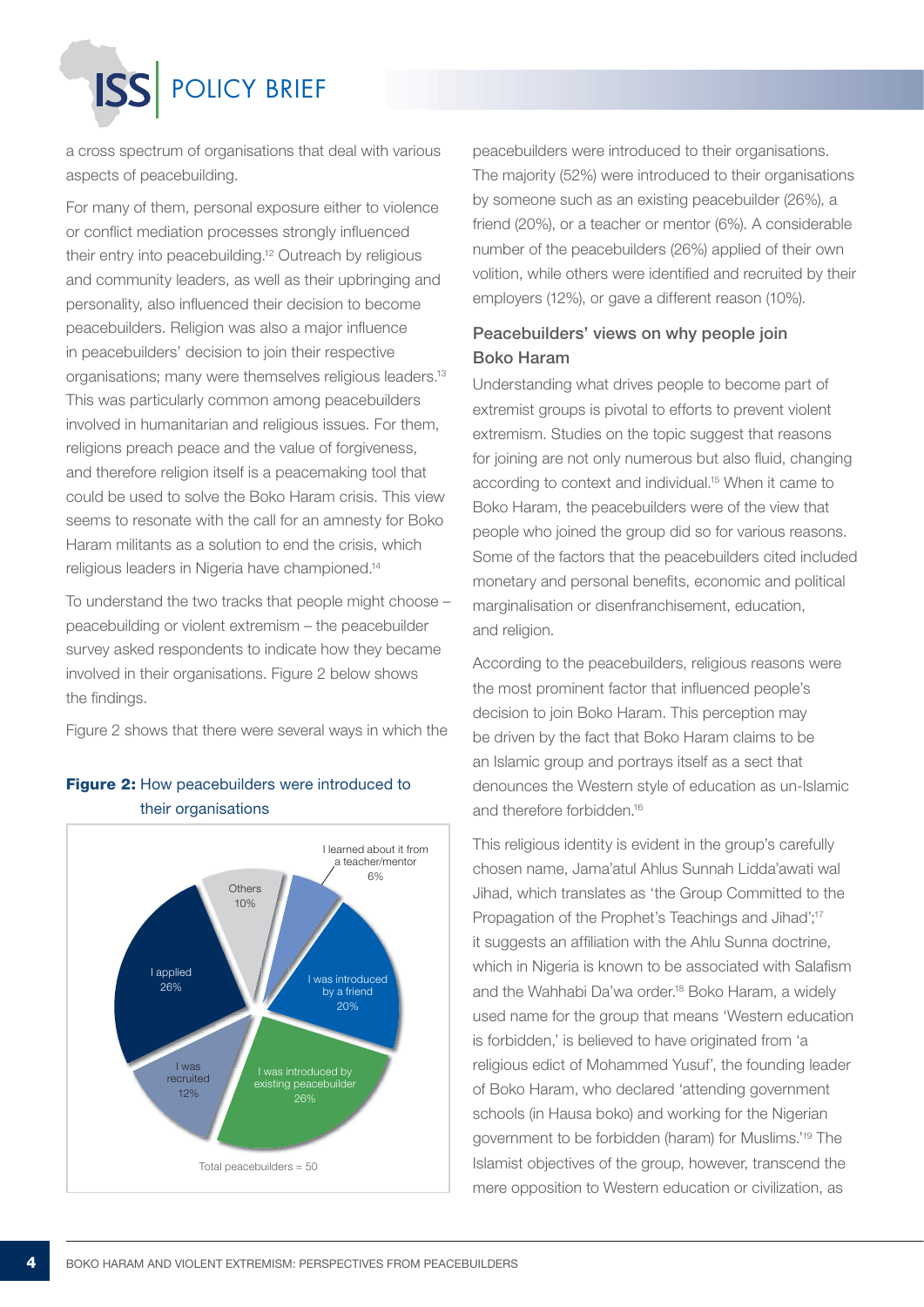some analysts suggest, but also include a strong desire for a just society governed by sharia, Islamic law. Secular institutions such as the constitution, democracy, scientific explanations of the cosmos and life are seen to be incompatible with the puritanical application of sharia.

The role of religion in contemporary expressions of violent extremism is heavily contested among scholars and practitioners alike. The peacebuilders' perception was that recruits often manipulated into believing that by joining Boko Haram they were adhering to true and pure Islam as prescribed by the Quran and the teachings of the Prophet. For peacebuilders, the use of religion remained a powerful force for Boko Haram's recruitment.

Peacebuilders who participated in the qualitative interviews explained that Boko Haram did not follow the 'true' teachings of Islam, and stated that Boko Haram's propaganda easily indoctrinated those not familiar with

the scriptures of the Quran. One peacebuilder said, 'When they know the true teaching of their religion they cannot practice what they are doing in the name of religion; no religion encourages violence'.20

According to another, 'They join for a religious aim, yes, but only because they do not know the teaching of peace and have been indoctrinated by bad ideology'.21 These perceptions support the view held by the Organisation of Islamic Cooperation that there is a separation of some Muslim young people from Islamic principles.<sup>22</sup> which denotes that they are not knowlegeable about Islamic principles. There is thus a vacuum for Boko Haram to recruit vulnerable, less knowledgeable young Muslims.

To assess the main drivers of violent extremism, the peacebuilders were asked to rank the top three factors that they believed motivated individuals to join



#### **Figure 3: Peacebuilders' perceptions of why people join Boko Haram**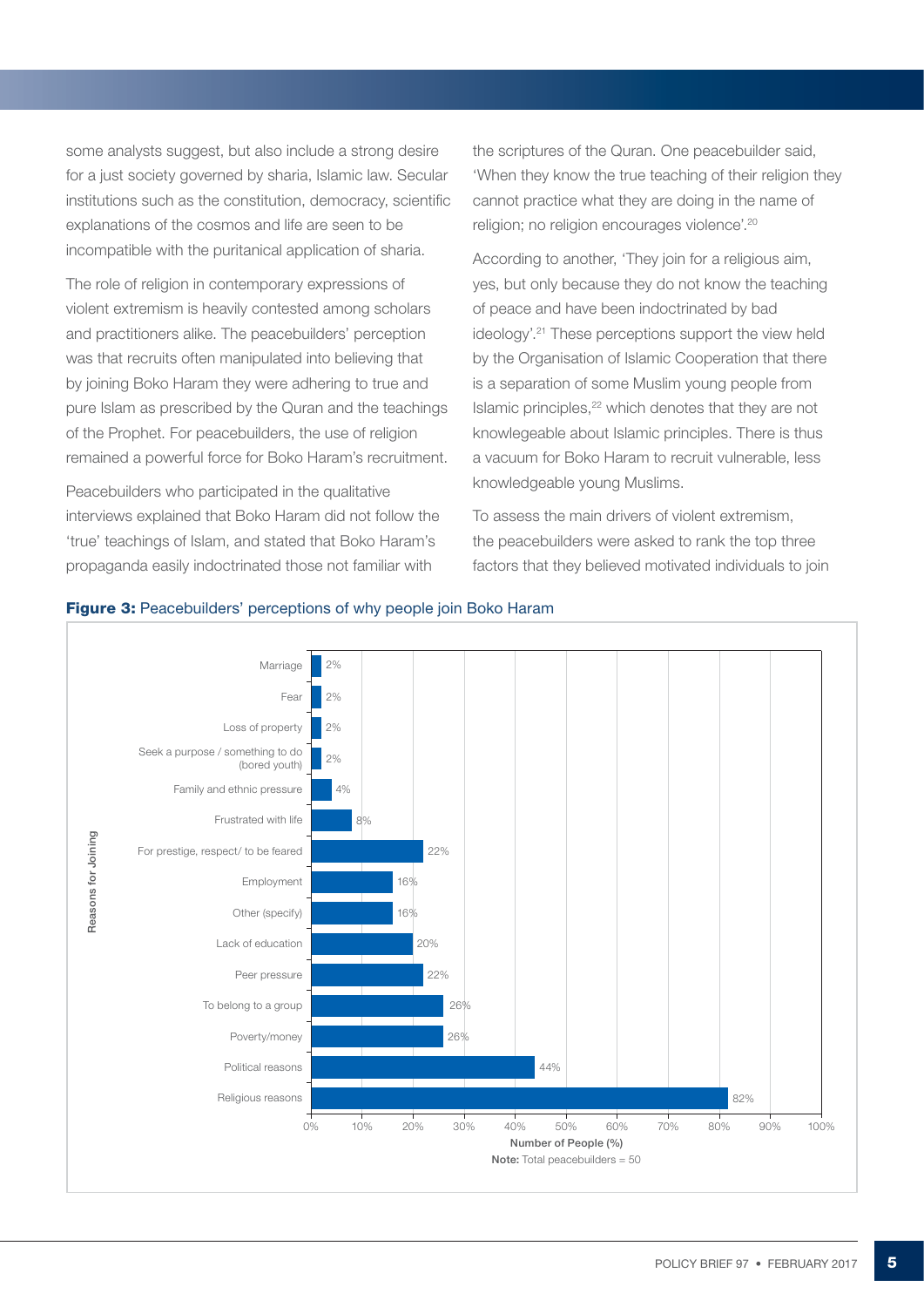Boko Haram. These results were then tallied and are summarised in Figure 3.

Figure 3 illustrates the overwhelming perception among peacebuilders that religious reasons constitute a major influence on people's decision to join Boko Haram (82%), ranking it as the most important factor. Figure 3 indicates that peacebuilders also noted political reasons as the second most likely reason behind the decision to join Boko Haram (44%). The qualitative interviews with peacebuilders corroborated the findings from the quantitative survey. These political issues were associated with bad governance.

# Aimlessness caused by unemployment was a major factor influencing decisions to join Boko Haram

According to peacebuilders, bad governance leads to corruption, poor service delivery, lack of education, conflict, poverty and lack of infrastructure. As the figure above indicates, economic factors including poverty, need for money, and employment constituted the third most likely reason for people to join Boko Haram (26%). This was equalled by the proportion of respondents who felt that the urge to belong to a group also played a significant role in influencing people's membership of Boko Haram (26%). Also not to be ignored is the influence of peer pressure (22%), the need for prestige or to be feared (22%) and lack of education (20%), which respondents felt also had marked influence on people's decision to become members. Only a very marginal sample of the peacebuilders thought that frustration with life (8%) and family pressure (4%) were accountable for membership in Boko Haram.

The overwhelming impression among the peacebuilders that religion and political factors were responsible for membership seems to detract slightly from the widespread theoretical view that poverty plays a major influence in terrorist recruitment.<sup>23</sup> According to the findings of this study, poverty is one of the major factors but not the primary influence. The strongest appeal of the poverty thesis resonates in the fact that Boko Haram is said to lure recruits with offers of cash, loans and donations to poor traders.<sup>24</sup>

The group is also believed to make cash payments to locals in return for information on movements of security forces. Peacebuilders' views in the qualitative interviews confirmed that in some cases people were promised a loan or job and were so desperate that they failed to consider the consequences of joining. In the words of one peacebuilder, 'they are frustrated; they either have no education and no job or they have a degree but cannot find a job. They see the successful and rich people and resent them. They want to kill them.'25

Peacebuilders' perspectives on the link between 'the need to belong' and joining Boko Haram in the quantitative survey is in line with psychopathological analysis, which posits that at an individual level psychological or mental factors are important in understanding why people join violent extremist groups such as Boko Haram.<sup>26</sup> Contrary to the findings from the literature review, only a marginal sample of the peacebuilders (2%) believed that coercive recruitment was a major factor influencing Boko Haram membership.27 As Figure 3 above illustrates, joining Boko Haram based on fear accounted for merely 2% of the reasons peacebuilders gave.

The qualitative interviews with peacebuilders showed a strong perception that lack of purpose in life or aimlessness caused by unemployment was a major factor influencing decisions to join Boko Haram. The qualitative interviews stressed that these individuals had nothing to do, felt vulnerable and were easily recruited to a perceived 'cause' as a result. Here the promise of a role, as well as that of money to support family members, held the strongest appeal. There was also a general perception that some people join Boko Haram without realising what they were signing up for.

# **Where people are likely to be introduced to Boko Haram**

To understand the complexities relating to recruitment to Boko Haram, the question of where people are likely to join Boko Haram can be as important as why people join the group. Understanding where people come into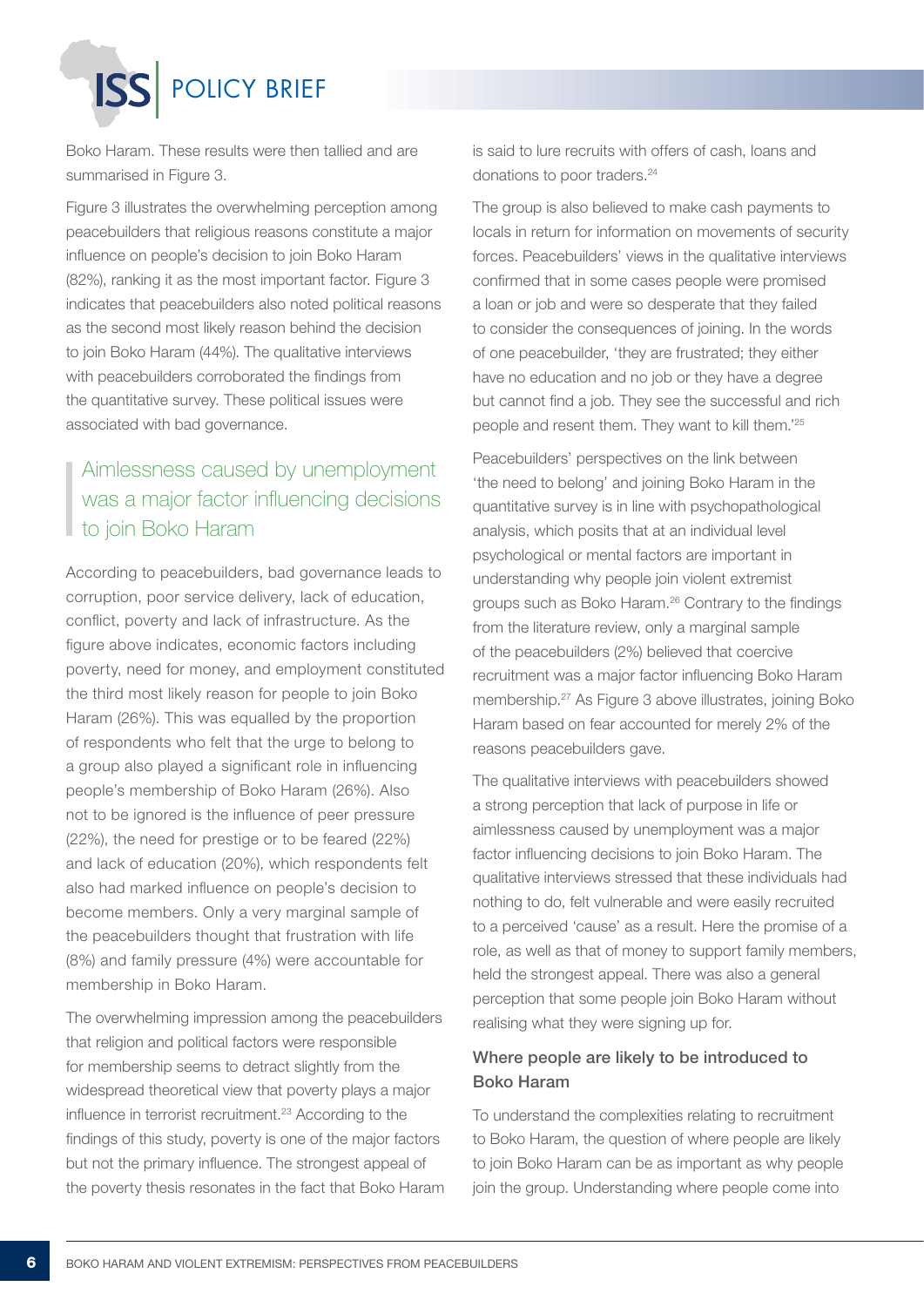contact with recruiters can strengthen targeted strategies to prevent and cut off Boko Haram's recruitment stream. Literature on channels by which people join extremist groups such as the Islamic State of Iraq and Syria (ISIS) have pointed to social media platforms as growing tools for recruitment of foreign terrorist fighters.<sup>28</sup> In recruiting local fighters, however, there are indications that recruitment strategies may differ.<sup>29</sup>

In the quantitative survey, peacebuilders were asked, 'In your opinion, where are people most likely to be introduced to Boko Haram?'. They were specifically asked to rank the top three sources of Boko Haram's recruitment or where individuals were likely to be introduced to the group. According to peacebuilders' perceptions (Figure 4), Boko Haram primarily recruits via social media and personal networks, most notably through neighbours and networks of friends.

The perception that Boko Haram uses social media for recruitment aligns with the opinion of prominent Nigerian leader Muhammadu Sanusi, the emir of Kano, who noted that young people who join Boko Haram have been influenced by social media into doing so.<sup>30</sup> However, the literature review was not as categorical about the role of social media, which some analysts believe is a growing but not yet a major source of Boko Haram's recruitment. Indeed, some of the analysts who reviewed this policy brief were of the view that Boko Haram's use of social media tools such as Twitter and Facebook



#### **Figure 4:** Peacebuilders' perception of where people are most likely to be introduced to Boko Haram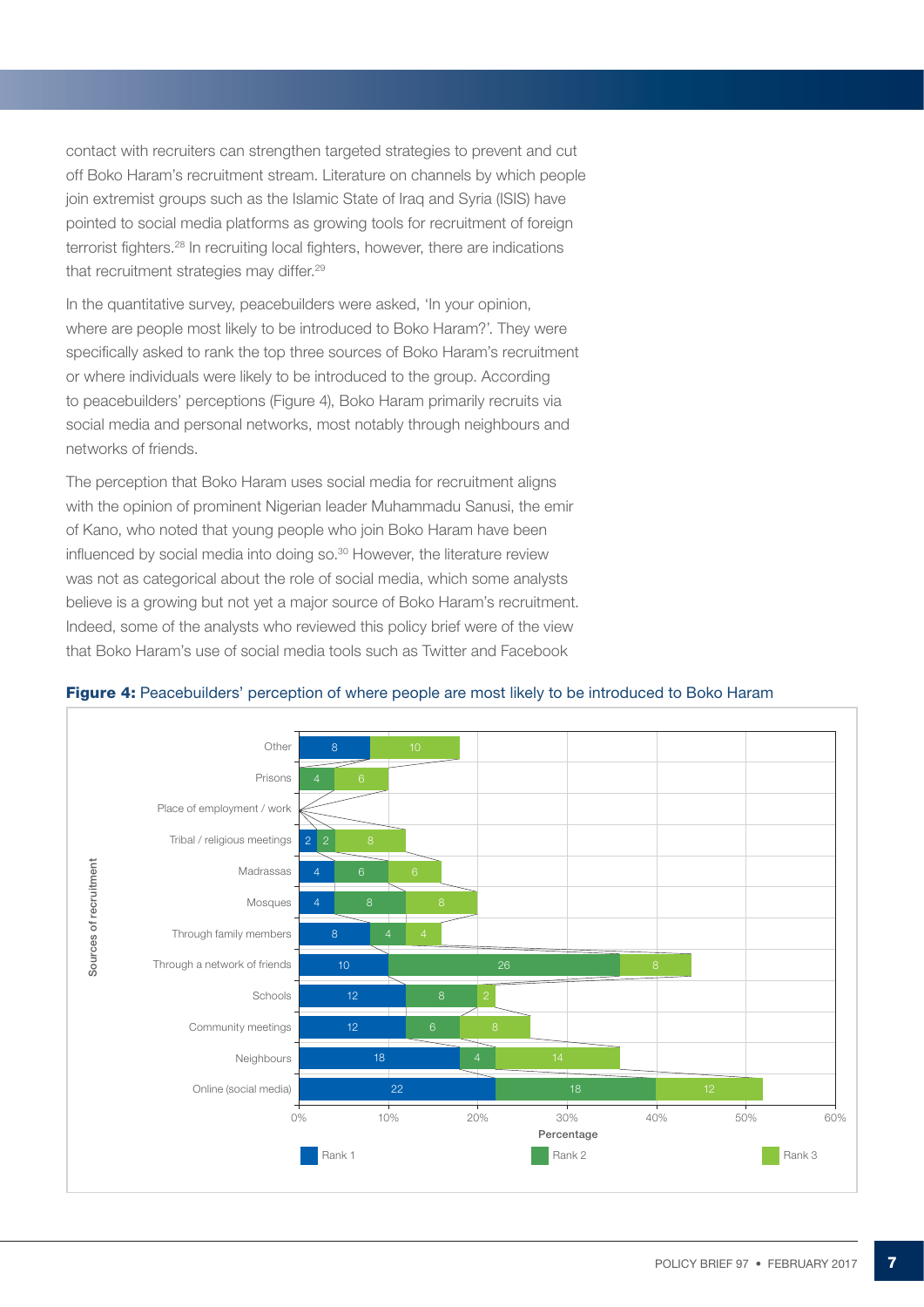

has been limited, and has not been as robust and skilful as other terrorist groups such as ISIS.<sup>31</sup> Figure 4 below illustrates places where people are most likely to be introduced to Boko Haram.

Figure 4 shows the popularity of online recruitment, which was viewed as a significant medium of recruitment or where individuals are likely to be introduced to Boko Haram, which the majority of peacebuilders ranked first (22%; 18% ranked online second and 12% third). It is evident that neighbours were also viewed to be influential in introducing people to Boko Haram (18%) ranked neighbours first, 4% second and 14% third) and friends (10% ranked friends first, 26% second and 8% third).

# Despite the availability of other options, the Nigerian government has relied heavily on the use of its military  $\blacksquare$  in fighting the group

It is worth pointing out that the quantitative survey also noted that recruitment takes place in communities. This is consistent with findings in Nigeria that Boko Haram preaches in local communities and obtains recruits following these sermons. The Borno state governor's decision in August 2016 to establish watchdogs across the 27 local government areas in the state to monitor sermons and report extremist messages is a response that supports this perspective.<sup>32</sup> Literature on terrorist recruitment also supports peacebuilders' perceptions given here on the role of friends and family in recruitment, with the exploitation of kinship in radicalisation and examples of family members being involved in extremist acts together.<sup>33</sup>

# **Peacebuilders' perceptions of the impact of the military response to Boko Haram**

Despite the availability of other options for addressing the Boko Haram crisis, such as the criminal justice system, the Nigerian government has relied heavily on the use of its military in fighting the group. Human rights groups such as Amnesty International have criticised this approach for its abuse of human rights.<sup>34</sup> How this military response is perceived is important if one is to understand its impact on the Boko Haram crisis in Nigeria.

Empirical studies on violent extremism from other regions have found that aggressive militarised responses or security forces' disproportionate or indiscriminate use of force have had far-reaching consequences that, to some extent, have mobilised more people to participate in violent extremism.<sup>35</sup> Threatened by growing Boko Haram attacks, the administration of former president Goodluck Jonathan (2010–15) established the Special Joint Task Force in June 2011, which brought together defence forces, police and intelligence services, and has remained Nigeria's foremost institutional response to Boko Haram.36



MILITARISED RESPONSES CAN MOBILISE PEOPLE TO PARTICIPATE IN VIOLENT EXTREMISM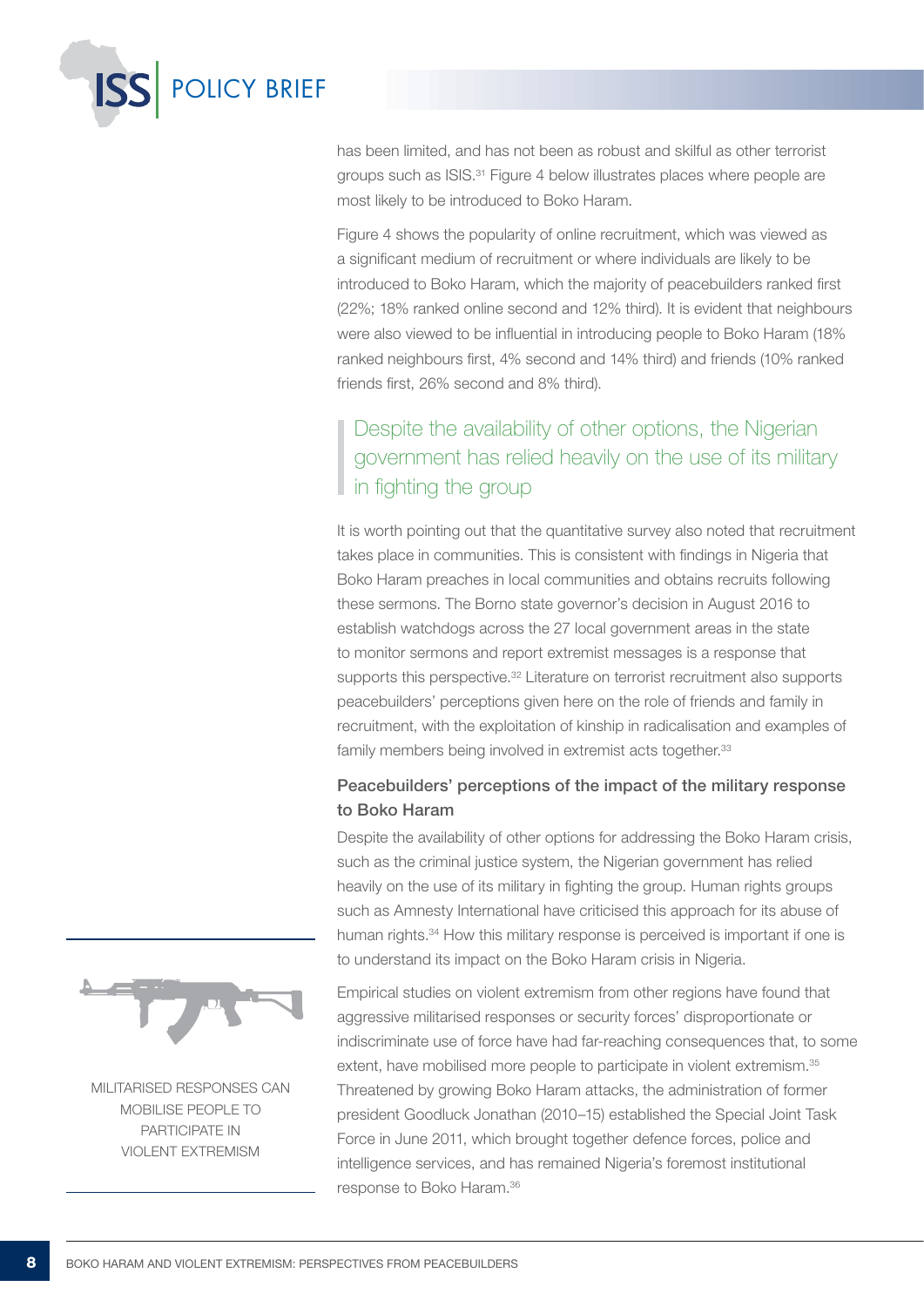Much has been written about military atrocities and extrajudicial counter-Boko Haram operations. Some analysts have compared their violence to the Islamist group's terror attacks. Comolli, for example, asserts that, 'Nigerian civilians find themselves stuck between two brutal opponents – Boko Haram and the security forces – both of which have been accused of war crimes by human rights organisations and the media.<sup>'37</sup>

Despite recent military successes in reducing Boko Haram's capabilities, which have contributed to a significant decline in attacks, almost to pre-2014 levels, some analysts have observed that military incursions have divided Nigerians 'along two opposing lines: those who support the use of coercion, and those who support conciliation.'38

This section therefore seeks to empirically evaluate local perceptions about military responses to Boko Haram as a part of the quest for viable solutions to the insurgency. Peacebuilders were asked to express their views on how military action against Boko Haram has influenced people's decisions to join the group. Figure 5 below summarises the findings of the survey.

In the quantitative survey, as Figure 5 illustrates below, the minority of peacebuilders identified a correlation

# **Figure 5:** Peacebuilder's perceptions on the influence of military action on people's decision to join Boko Haram



between military action and a person's decision to join Boko Haram (12%); the majority (46%) indicated that it had no influence, and the remainder (42%) that it had little influence. There is a general perception among peacebuilders, therefore, that military action has not deterred people from joining Boko Haram. Instead, during the qualitative interviews, peacebuilders further explained that because Boko Haram is an anonymous and invisible target, and nobody knows who and where they are, the military's actions are not having a positive impact on reducing recruitment. It may also mean that peacebuilders generally have a positive impression of military action against Boko Haram.

The general perception may have been influenced by the reported progress in the fight against Boko Haram. Nigerian Minister of Interior Lt.-Gen. (retd) Abdulrahman Dambazau was reported to have claimed that the military had defeated Boko Haram in the northeast.39 The popularity of military force, despite damning reports about gross human rights violations seems to reaffirm the uniqueness of the Nigerian context, which is different from other reported cases of violent extremism such as in Kenya against Islamist group al-shabab, where heavy military responses tend to have negative repercussions and are very unpopular. In conclusion, in view of current dynamics, people are more likely to join Boko Haram not because of military action but because of the group's coercive strategies.

#### **Peacebuilders' views on solutions to Boko Haram**

Peacebuilders, particularly those from the same communities as members of Boko Haram can bring insightful perspectives to efforts aimed at finding a solution to deep-rooted issues that drive violent extremism. They can contribute to ending violence either as partners with community and government actors, or by providing their expertise and services directly to those in need. In the quantitative survey, peacebuilders were requested to indicate what in their view could be a solution to the Boko Haram quagmire in the country. The survey revealed that, despite their overwhelming belief that military force was making an impact on Boko Haram, the peacebuilders were generally of the view that a sustainable and long-lasting solution to the current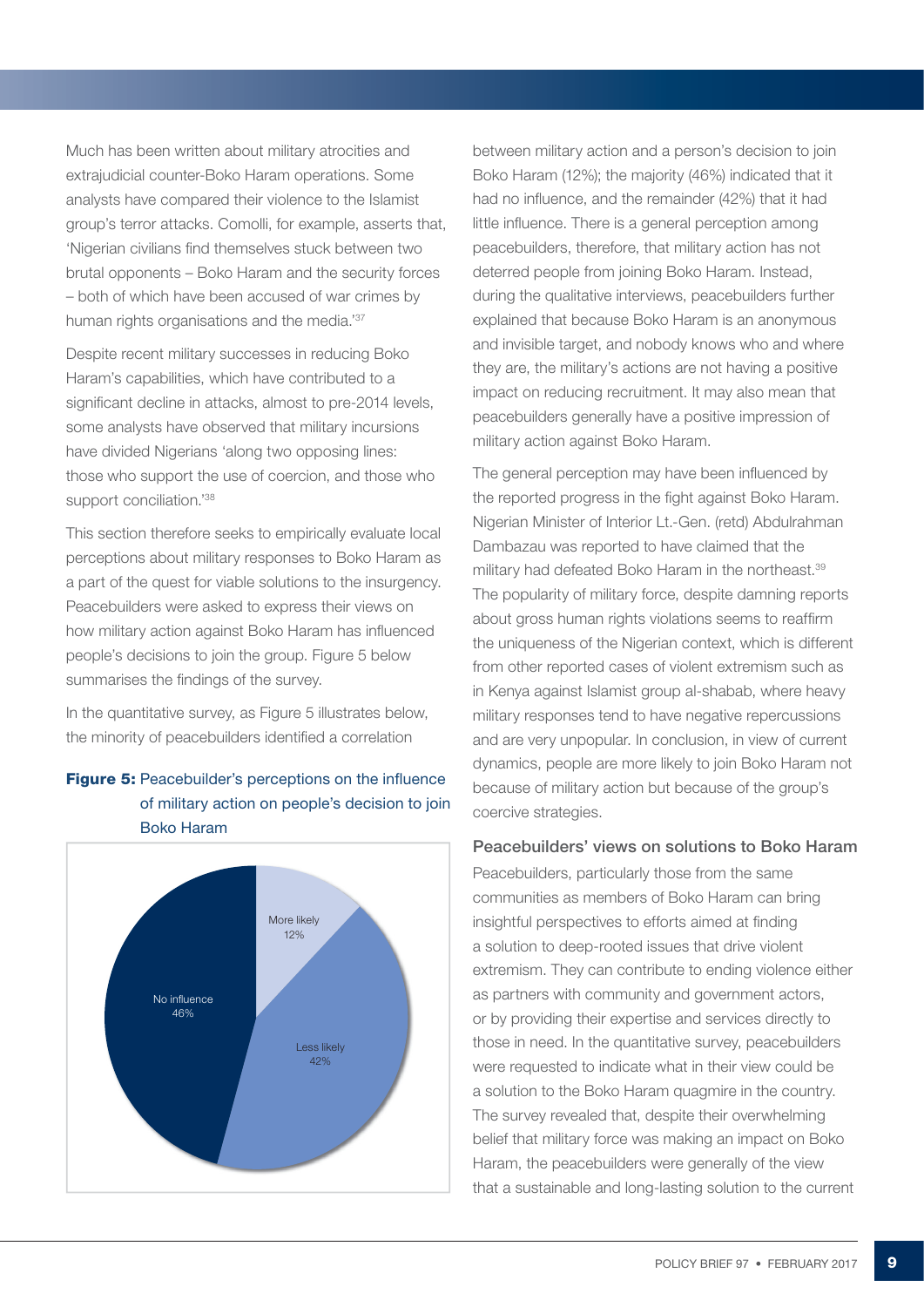## **Figure 6:** Peacebuilders' proposed solutions

POLICY BRIEF



crisis could only be achieved through broad-ranging non-military measures. To fully assess their views, respondents were specifically asked, 'What would you suggest as a solution to deal with Boko Haram (ranking a maximum of three multiple answers)?'. The findings of the survey are shown in Figure 6

Figure 6 above shows that a significant number of the peacebuilders ranked military force as their first choice  $(30\%)$  – in addition, one peacebuilder  $(2\%)$ ranked it as a third choice – thus demonstrating some faith in the military as a part of the solution. This is consistent with their earlier view that heavy use of force had little or no impact on people's decision to join Boko Haram. When placed with non-military options, Figure 6 reveals that the peacebuilders were divided, but the majority ranked such measures as their first choice (70%). Negotiation, however, was the most acceptable non-military solution (26% ranked it as their first choice, 16% second and 2% third). This was complemented by those who chose dialogue and national reconciliation (32%) and amnesty (28%).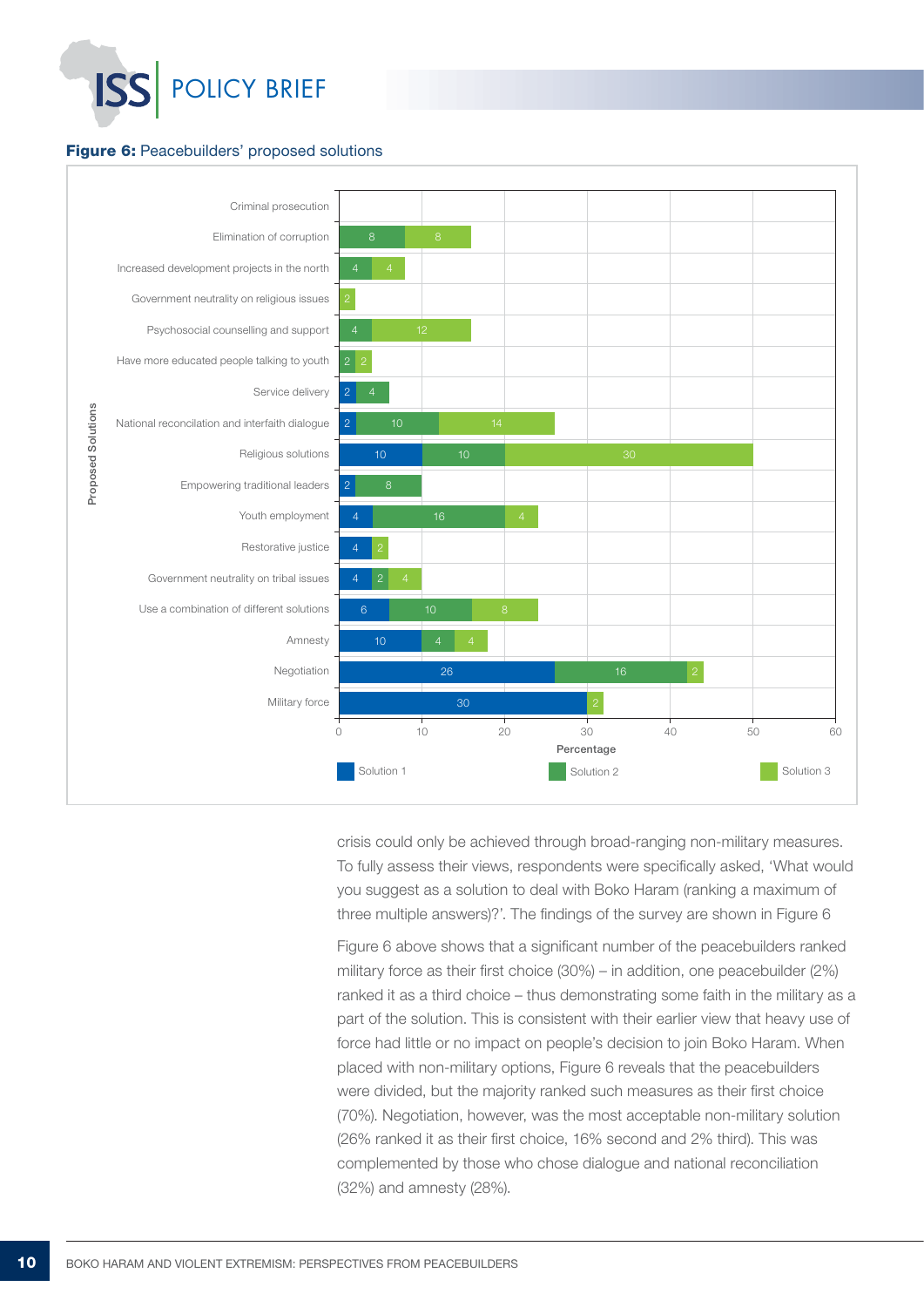The marginal interest shown in youth employment, ending corruption, and socio-economic development, seems to contradict some of the peacebuilders' perceptions. For example, as seen earlier in this policy brief, the majority of peacebuilders (82%) believed that religious reasons were responsible for people's decision to join Boko Haram. One would have expected religious solutions to be high on the list, but none of the peacebuilders suggested the application of sharia as a solution; and only a small number recommended educating young people about religious teachings, or empowering religious leaders to play a more instrumental role in dissuading young people and countering Boko Haram narrative either through positive sermons or proselytism.

# An effective and successful response would require hard security strategies and soft measures that address the underlying causes and drivers of violent extremism

# **How peacebuilders view their role in addressing the Boko Haram crisis**

From the qualitative interviews, it became apparent that peacebuilders viewed themselves as actors driven by the overall aim of establishing peace and unity in the country. For the majority of them, no single approach can effectively respond to the Boko Haram crisis. An effective and successful response would require hard security strategies and soft measures that address the underlying causes and drivers of violent extremism. With their diverse backgrounds and expertise across a broad spectrum of social, political, economic and developmental fields, peacebuilders, believe they could provide the missing link in the government's responses to Boko Haram. Their proximity to Boko Haram members and mastery of cultural and social dynamics give them a comparative advantage. According to the peacebuilders, their unique contribution includes the following:

**• Education and training:** teaching tolerance and acceptance of others, through learning to see the world from the perspective of 'others'; among other things, by educating individuals about the 'true' meaning and intent of religion, through preaching 'the word' and correcting misguided religious beliefs. According to peacebuilders, the onus is on them to convince Boko Haram members of the true and peaceful meaning of Islam. Some Christian peacebuilders explained that Muslim peacebuilders need to drive this process, as they have a better knowledge of the Quran and are regarded as more credible among fellow Muslims. Despite this very specific role, everyone should preach a message of peace, and be vigilant for religious leaders who promote extremist ideologies. For example, as one peacebuilder explained, 'No religion encourages disruption and conflict, so peacebuilders are more likely to be religious, as all religions



THE PERCENTAGE OF PEACEBUILDERS WHO BELIEVE THAT RELIGIOUS REASONS ARE RESPONSIBLE FOR PEOPLE'S DECISION TO JOIN BOKO HARAM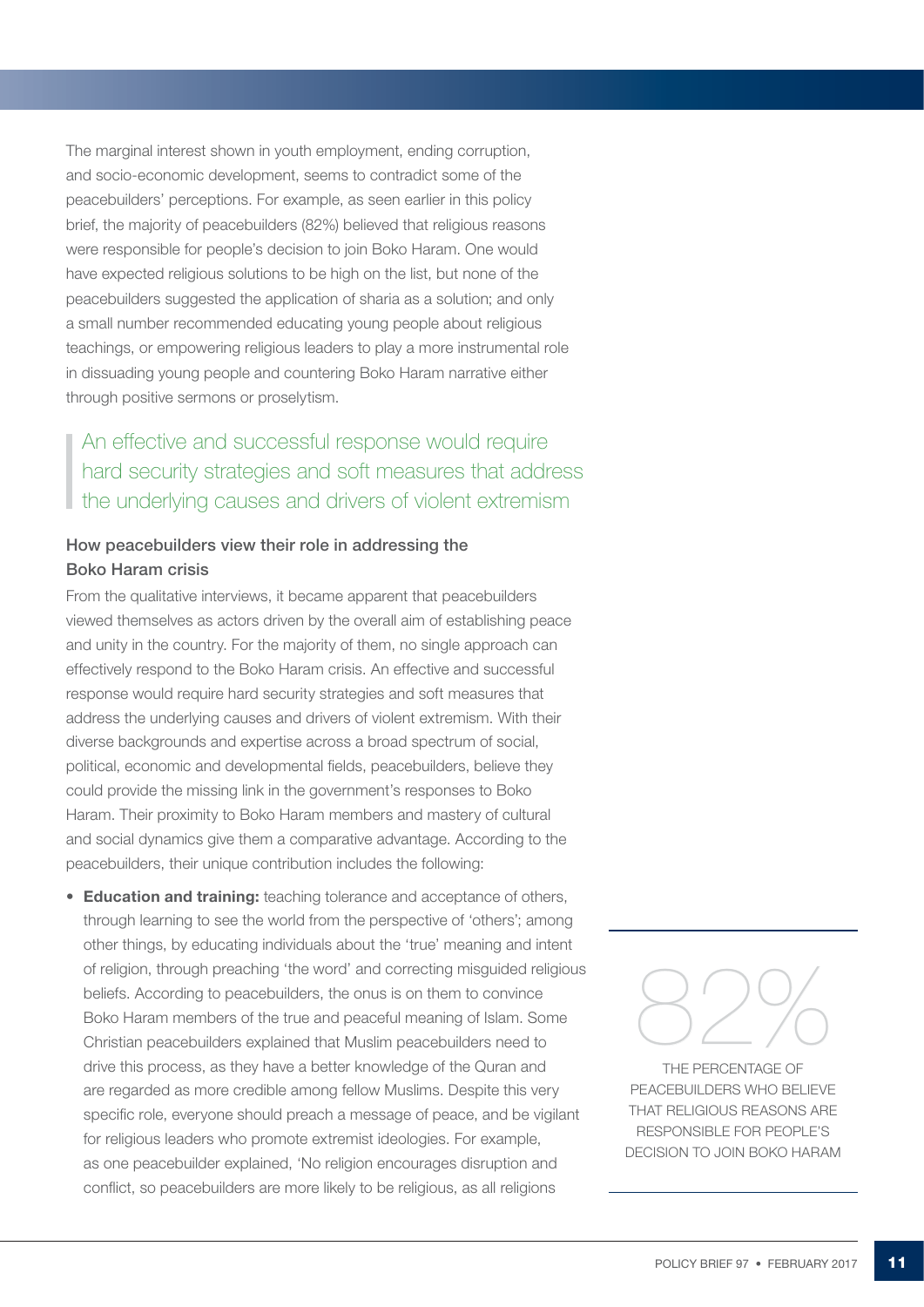preach peace. People who join Boko Haram have a wrong understanding of religion.' 40

- **Research:** including, identifying key members and stakeholders within communities and the government who can assist in mediation and conflict resolution; and determining the root causes of conflict within communities, with the aim of informing peacebuilding policies and identifying solutions to conflict.
- **Support:** helping vulnerable individuals by creating social forums that encourage youth participation and integration, as well as offering mentorship to address individual cases and enforce community values.
- **Mediation and negotiation:** peacebuilders can play an important role in conducting and managing grassroot diplomacy, which could offer an opportunity for community leaders to address sources of radicalisation through a range of social and economic tools. They could also assist the government in planning peaceful interactions between (religious and ethnic) communities in conflict through mediation and solution-oriented negotiation (e.g. signing peace affirmations and agreements, hosting peace festivals to commemorate harmonious co-existence, etc.).

Peacebuilders can play an important role in grassroots diplomacy, which could help community leaders to address sources of radicalisation

# **Challenges facing peacebuilders in responding to Boko Haram**

Despite the possible roles peacebuilders note they could play in resolving the Boko Haram crisis, a number of severe challenges confront them. These include:

- Governance challenges that plague efforts to resolve the crisis. Politicians often deepen ethnic and religious divisions by creating negative impressions about opposing groups. This is done for political gain; for example, to win votes during elections. Also, the overall impression is that government funds are not used as intended but instead for personal gain.
- A history of misguided or incorrect religious preaching that further contributes to a disconnect among differing religious groups, due to incorrect interpretations of scripture.
- If peacebuilders are not appropriately educated or trained, instead of being part of the solution they may make the situation worse if they take the wrong approach.
- Many peacebuilders lack support from the government and donors, leading to low success rates and impact, which contribute to feelings of



POLITICIANS OFTEN CREATE NEGATIVE IMPRESSIONS ABOUT OPPOSING GROUPS FOR POLITICAL GAIN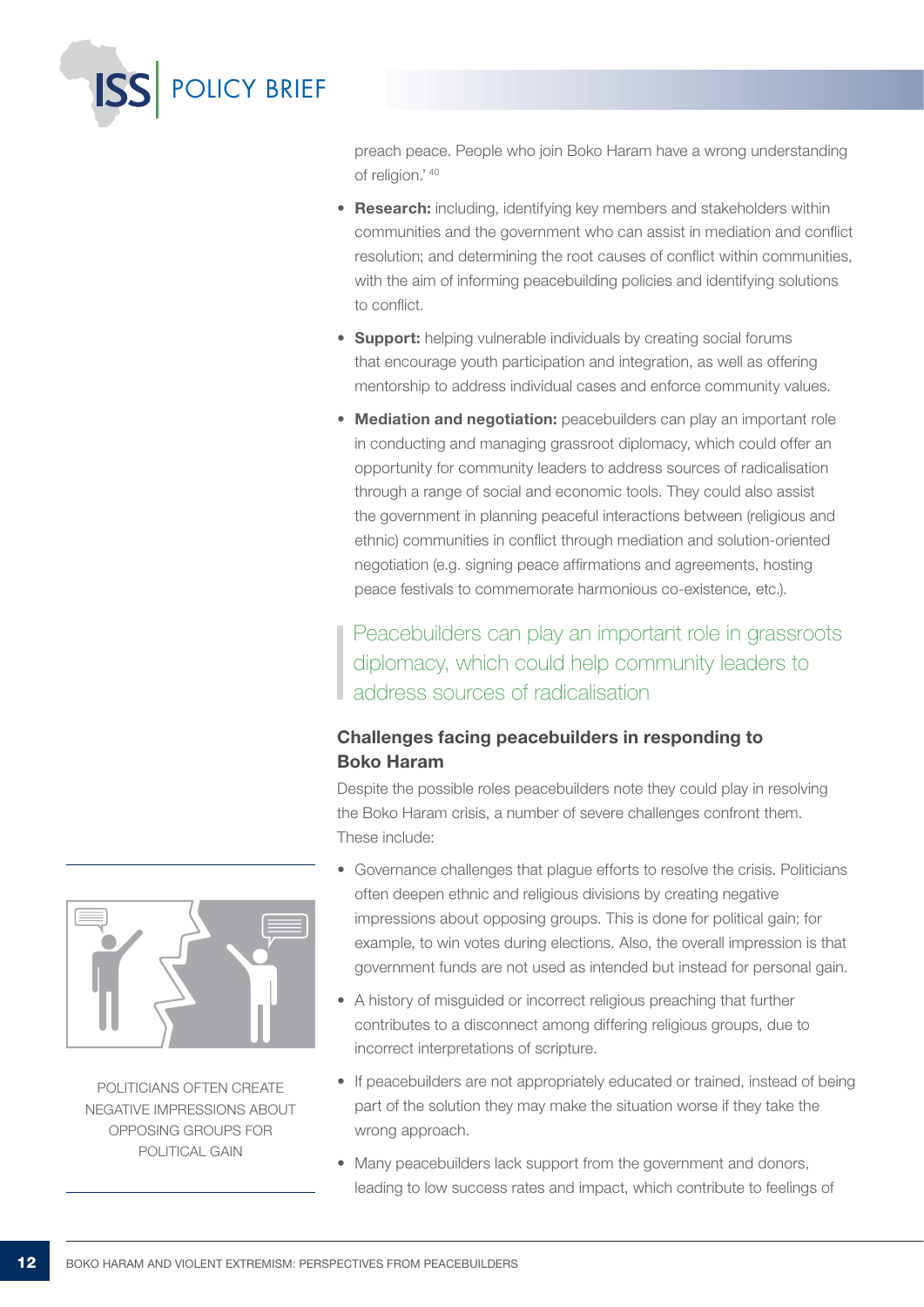discouragement and frustration. A possible solution might be to find another platform to share ideas with the stakeholders.

- Limited funding is available to enable peacebuilding and conflict resolution, especially compared with the budget available to purchase military hardware.
- Lack of facilities; for example, community centres, trauma counselling centres, and personal protection to enable peacebuilders achieve their ultimate objectives.

# **Conclusion**

The main findings of this study have brought to the fore some of the underlying factors that account for the escalation of violent extremism in northeast Nigeria, that has manifested itself in the form of Boko Haram. The key finding of the study was that the majority of the peacebuilders interviewed (82%) perceived religious values as the main driver of violent extremism. This may be the result of politicisation of religion, which has become a major factor that has moulded the identity of Nigerians, created divisions in the country, as well as the influenced the posturing and rhetoric of Boko Haram.

The study also found that other perceived major drivers included, social pressure (56%), consisting of peer pressure (22%), desire to belong to a group (26%), family and ethnic pressure (4%), marriage (2%), and seeking a purpose in life (2%). Our observations suggest that issues of identity and social exclusion – some of

which were psychological in nature – have fuelled social pressure. Political reasons also featured prominently (44%), largely a result of perceived government corruption, and disaffection or lack of affiliation with the political system.

The findings also revealed that peacebuilders saw poverty and economic reasons as being among the prominent drivers of Boko Haram's violent extremism (44%). Economically related factors consisted of poverty (26%), unemployment (16%) and loss of property (2%).

In determining where radicalisation takes place or who is likely to introduce people to Boko Haram and where, the peacebuilders said that online social media and friends were prominent sources of Boko Haram's propaganda, and that neighbours also played a significant role. The study was conclusive in its finding that peacebuilders believed that military force has contributed very little to radicalising people to join Boko Haram. However, the peacebuilders did not think the that the military could provide a long-lasting answer to Boko Haram; hence, they recommended a set of solutions that included military and non-military measures.

The findings also suggest that peacebuilders can and should be part of the solution to violent extremism. They can provide various services and expertise, ranging from education, research, negotiation and mentorship, support, mediation and humanitarian intervention, to building community cohesion.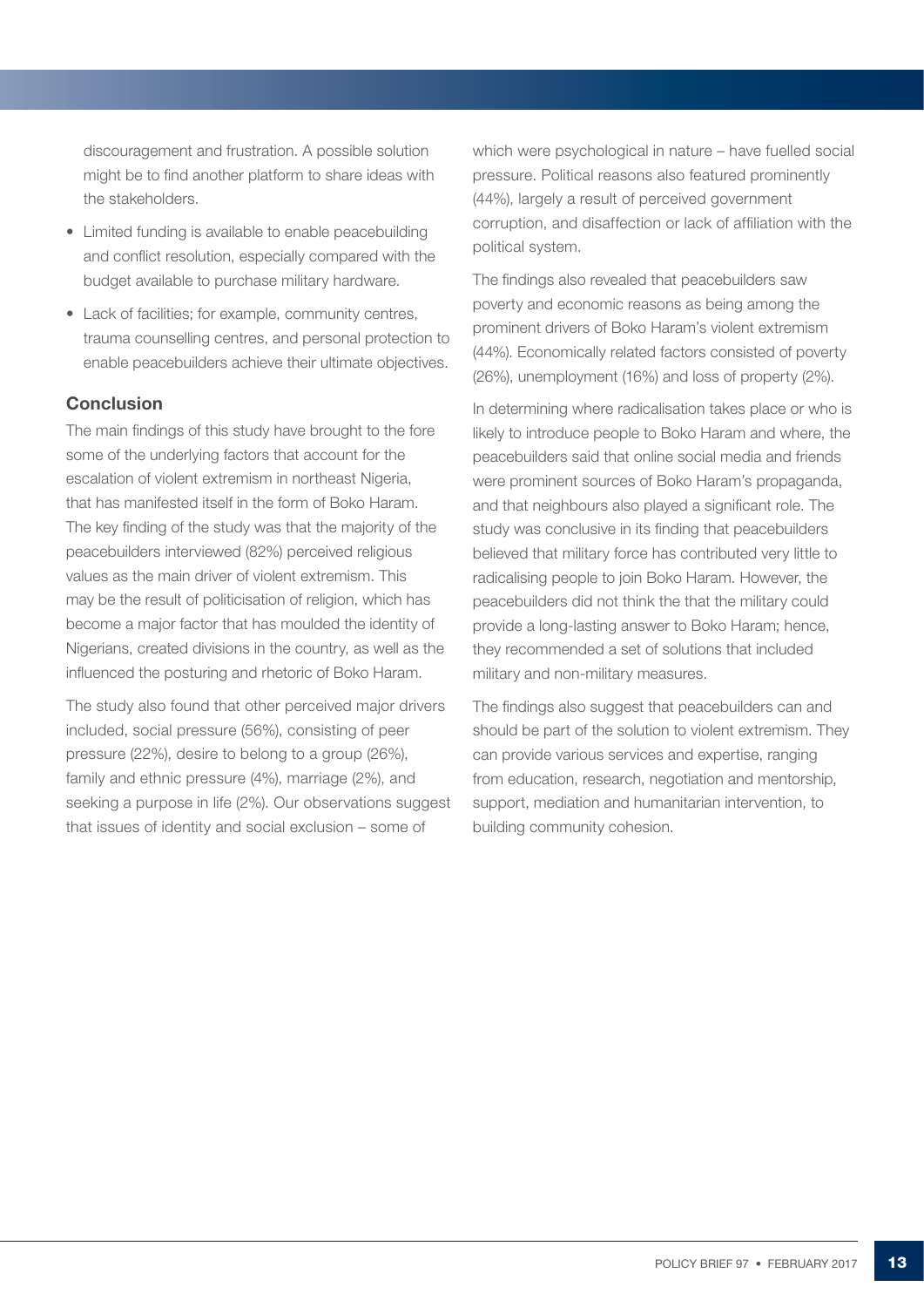# **Notes**

- **1** See for example, H Matfess, Here's why so many people join Boko Haram, despite its notorious violence, Washington Post, 26 April 2014, www.washingtonpost.com/news/ monkey-cage/wp/2016/04/26/heres-whyso-many-people-join-boko-haram-despiteits-notorious-violence/.
- **2** See for example, Jeroen de Zeeuw, Building Peace in War-Torn Societies: From Concept to Strategy, The Hague: Netherlands Institute of International Relations – Clingendael, August 2001, 8.
- **3** United Nations Peacebuilding Support Office, Peacebuilding FAQ, www.un.org/en/ peacebuilding/pbso/faq.shtml.
- **4** United Nations 2016, Security Council Unanimously Adopts Resolution 2282 (2016) on Review of United Nations Peacebuilding Architecture, www.un.org/press/en/2016/ sc12340.doc.htm
- **5** See United Nations, UN Peacebuilding: an Orientation, New York: United Nations, September 2010, 1.
- **6** United Nations Peacebuilding Support Office, 'Peacebuilding FAQ', www.un.org/en/ peacebuilding/pbso/faq.shtml.
- **7** F Kazingufu and B Moix, Putting Local Peacebuilders First, Conflicts of the Future: Trends and Responses, Alliance for Peacebuilding, September 2014 Issue, 8–9, http://buildingpeaceforum.com/site/ wp-content/uploads/2014/09/afp\_forum\_ issue4\_rd5-FINAL-PDF.pdf.
- **8** See, for example, M Oche, Nigeria: War Against Insurgency – Over 5,000 CSOs Hold Rally in Support of PMB, AllAfrica.com News, 31 August 2016, http://allafrica.com/ stories/201609010889.html.
- **9** Interviews with peacebuilders in February 2016.
- **10** See for example, Ronald Hatto, From peacekeeping to peacebuilding: the evolution of the role of the United Nations in peace operations, International Review of the Red Cross, 2013, 495–515.
- **11** See for example, MK Rossier, A Review of Practices and Expert Opinions: Linking Humanitarian Action and Peacebuilding, Development and Peacebuilding (CCDP) Working Paper 7, Centre on Conflict, June 2011, http://graduateinstitute.ch/fr/home/ research/centresandprogrammes/ccdp/ publications/publications-workingpapers. html.
- **12** Interviews with peacebuilders in February 2016.
- **13** Ibid.
- **14** See for example, A Okeowo, Terror and Amnesty in Nigeria, The New Yorker, 3 May 2013, www.newyorker.com/news/newsdesk/terror-and-amnesty-in-nigeria.
- **15** G Holmer, 'Countering Violent Extremism: A Peacebuilding Perspective', Special Report 336, 2013, www.usip.org/sites/default/ files/SR336-Countering%20Violent%20 Extremism-A%20Peacebuilding%20 Perspective.pdf.
- **16** F C Onuoha, Why Do Youth Join Boko Haram?, Special Report, 348, United States Institute of Peace, 2014, www.usip.org/sites/ default/files/SR348-Why\_do\_Youth\_Join\_ Boko\_Haram.pdf.
- **17** See for example, M Fick, Boko Haram dispute with ISIS bursts into the open, Financial Times, 5 August 2016, www. ft.com/content/bed19ac2-5a61-11e6-8d05- 4eaa66292c32.
- **18** See A Brigaglia, Ja'far Mahmoud Adam, Mohammed Yusuf and Al-Muntada Islamic Trust: Reflections on the Genesis of the Boko Haram Phenomenon in Nigeria, Annual Review of Islam in Africa, Issue No. 11, 2012, 37.
- **19** Ibid.
- **20** Interview with peacebuilder in February 2016.
- **21** Ibid.
- **22** Organisation of Islamic Cooperation, Key Challenges of Youth in OIC Countries May 2015, www.sesric.org/files/article/507.pdf.
- **23** A Botha and M Abdile, Getting behind the profiles of Boko Haram members and factors contributing to radicalisation versus working towards peace, The Network for Religious and Traditional Peacemakers, October 2016, https://frantic.s3-eu-west-1.amazonaws. com/kua-peacemakers/2016/10/Boko\_ Haram\_Study\_Botha\_Abdile\_SUMMARY\_ disclaimer\_included\_2016.pdf
- **24** I Abrak, Boko Haram Using Loans to Recruit Members in Face of Crackdown, The Guardian, 9 May 2016, www.theguardian. com/global-development/2016/may/09/ boko-haram-loans-recruit-memberscrackdown-nigeria-traders-spy.
- **25** Interview with peacebuilder in February 2016.
- **26** G Holmer, Countering Violent Extremism: A Peacebuilding Perspective, Special Report 336, United States Institute of Peace, 2013, www.usip.org/sites/default/files/SR336-Countering%20Violent%20Extremism-A%20 Peacebuilding%20Perspective.pdf.
- **27** J Zenn, Boko Haram: Recruitment, Financing and Arms Trafficking in the Lake Chad Region, Combating Terrorism Center, 31 October 2014, www.ctc.usma.edu/posts/ boko-haram-recruitment-financing-andarms-trafficking-in-the-lake-chad-region.
- **28** S Gates and S Podder, Social Media, Recruitment, Allegiance and the Islamic State, Perspectives on Terrorism, 9:4 2015

#### **29** Ibid.

- **30** A Madugba, Kano Emir Links Boko Haram to Social Media, Internet, Vanguard, 5 July 2015, www.vanguardngr.com/2015/07/kanoemir-links-boko-haram-to-social-mediainternet/.
- **31** Boko Haram pledged allegiance to ISIS in March 2015. For more information on the pledge, see S Almukhtar, How Boko Haram Courted and Joined the Islamic State, The New York Times, 10 June 2015, www. nytimes.com/interactive/2015/06/11/world/ africa/boko-haram-isis-propaganda-videonigeria.html? r=0.
- **32** S Ugwuanyi, Boko Haram Ideologies: Shettima appoints Preaching Regulators, Orders Spy on Suspicious Sermons', Daily Post, 12 August 2016, http://dailypost. ng/2016/08/12/boko-haram-ideologiesshettima-appoints-preaching-regulatorsorders-spy-suspicious-sermons/.
- **33** MM Hafez, The Ties that Bind: How Terrorists Exploit Family Bonds, Combating Terrorism Center, 19 February 2016, www. ctc.usma.edu/posts/the-ties-that-bind-howterrorists-exploit-family-bonds.
- **34** N Belay, Boko Haram Summit: Human Rights Must Be Foundation of Regional Response, Amnesty International, 14 May 2016, www.amnesty.org/en/latest/ news/2016/05/boko-haram-summit-humanrights-must-be-foundation-of-regionalresponse/.
- **35** See, for example, A Botha, Radicalisation in Kenya: Recruitment to al-Shabaab and the Mombasa Republican Council, ISS Paper 265, September 2014.
- **36** The Special Joint Task Force was subsequently replaced by the Army Command Seventh Division in 2013. See Wale Odunsi, Military dissolves North-East JTF as Army creates new Division to crush Boko Haram, Daily Post, 19 August 2013, http://dailypost.ng/2013/08/19/militarydissolves-north-east-jtf-as-army-createsnew-division-to-crush-boko-haram/.
- **37** V Comolli, Boko Haram: Nigeria's Islamist Insurgency, London: Hurst and Company, 2015, 3.
- **38** D Agbiboa, Resistance to Boko Haram: Civilian Joint Task Forces in North-Eastern Nigeria, Conflict Studies Quarterly (Special Issue), 2015, 13.
- **39** See, Vanguard News, Military has defeated Boko Haram insurgents – Dambazau, 20 July 2016, www.vanguardngr.com/2016/07/ military-defeated-boko-haram-insurgentsdambazau/ (22 July 2016).
- **40** Interview with peacebuilder in February 2016.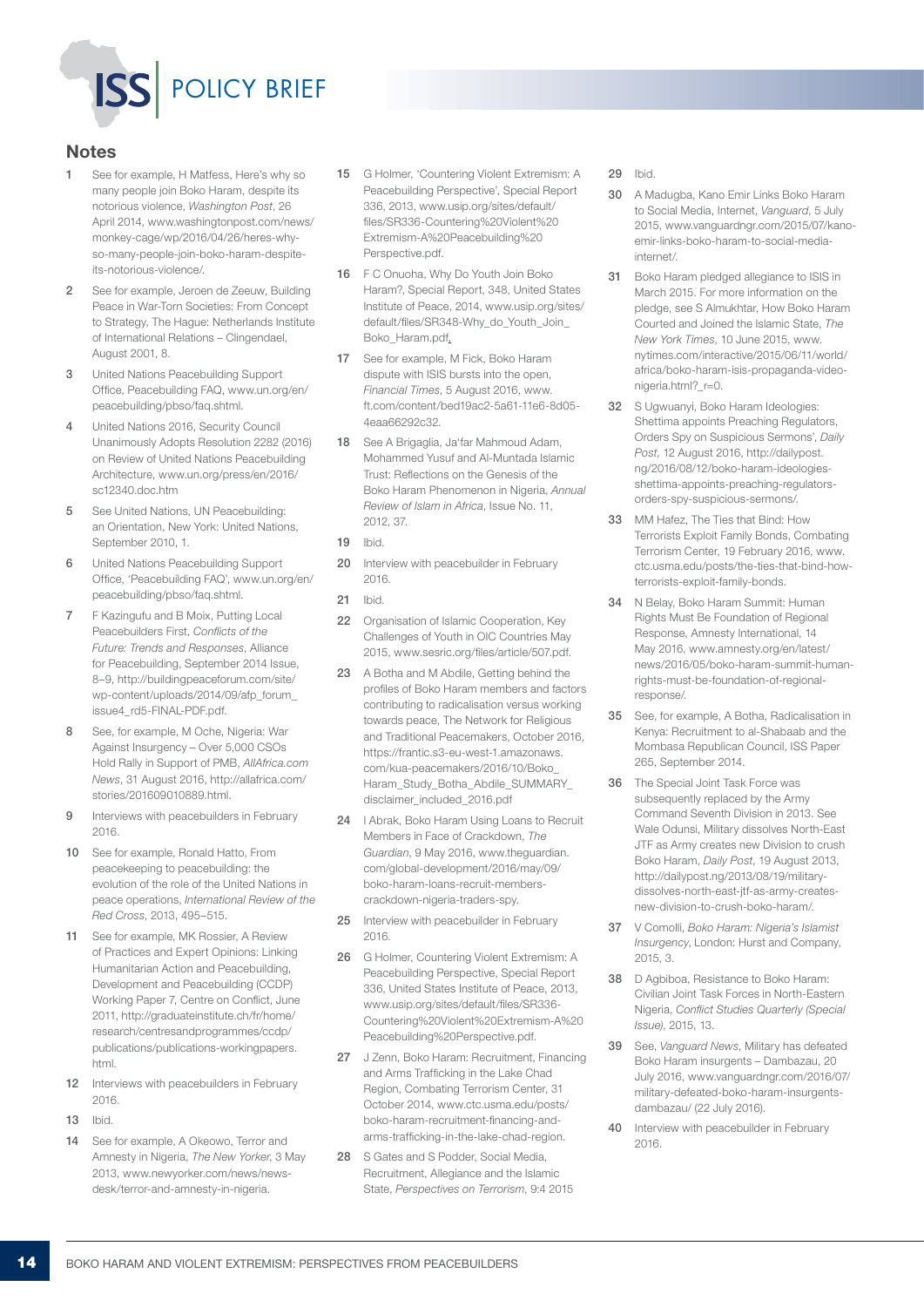

# **Subscribe to the ISS for the latest analysis, insight and news**

We're improving human security in Africa with authoritative research, training and expert policy analysis

- Step 1: **Go to www.issafrica.org**
- Step 2: **Under 'Subscribe to the ISS,' click on 'Email subscriptions'**
- Step 3: **Select the type of notices you would like to receive:**

## **Latest from the ISS**

- ISS press releases
- ISS Weekly newsletter
- ISS Today
- ISS Spotlight

## **ISS event invitations**

- Seminars, ISS Addis Ababa
- Seminars, ISS Dakar
- Seminars, ISS Nairobi
- Seminars, ISS Pretoria
- Training courses

#### **ISS thematic reports**

- Peace and Security Council Report
- Regional Report: Central Africa
- Regional Report: East Africa
- Regional Report: West Africa
- Regional Report: Southern Africa

#### **Or, subscribe by topic of interest (to receive press releases, spotlights, event invitations, and reports that deal with your chosen topic):**

- African Futures
- Arms control and disarmament
- Conflict prevention and analysis
- Corruption and governance
- Counter-terrorism
- Crime and criminal justice
- International criminal justice
- Organised crime
- Peacekeeping and conflict management